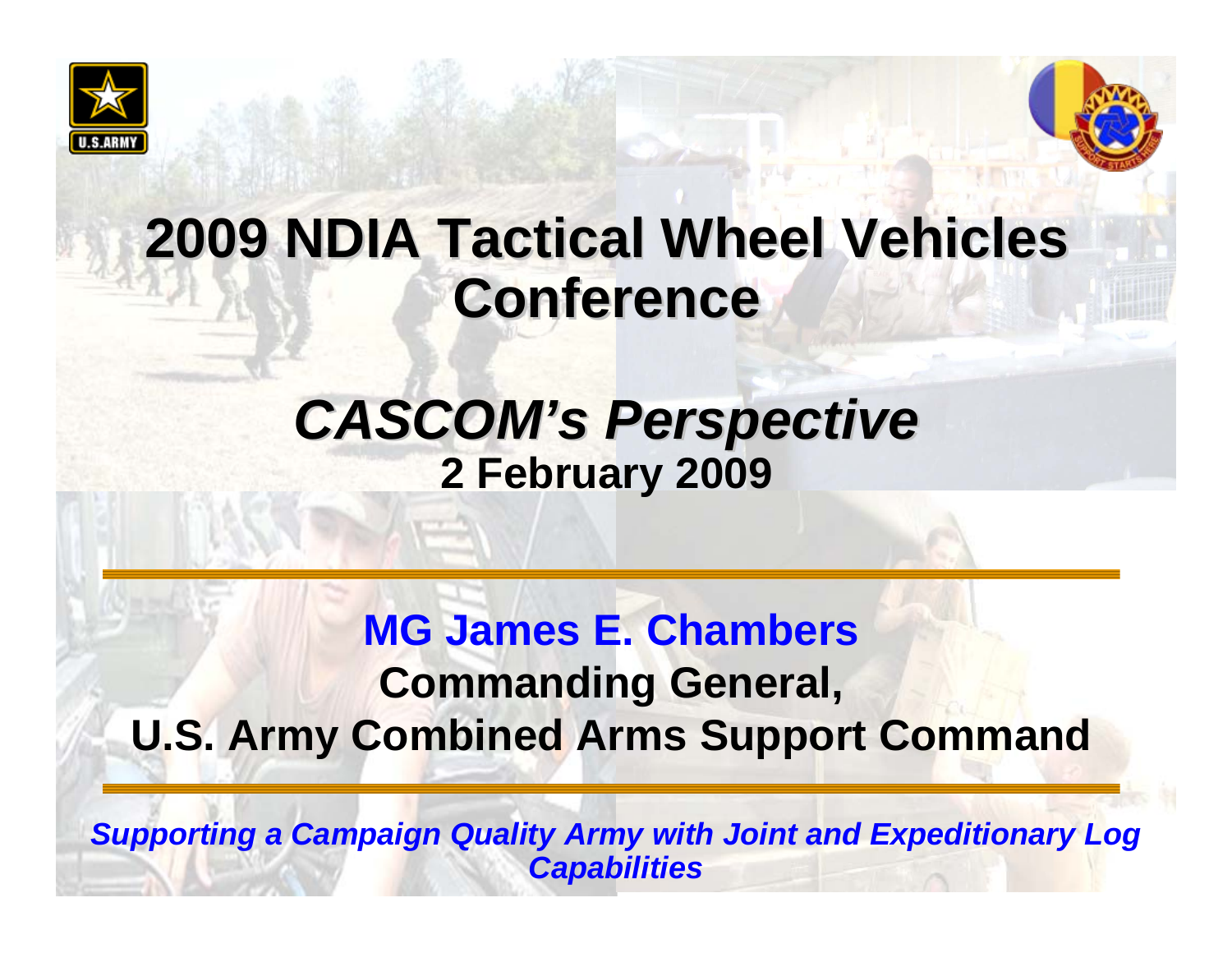



# VIDEO

## - Mr. Kilbane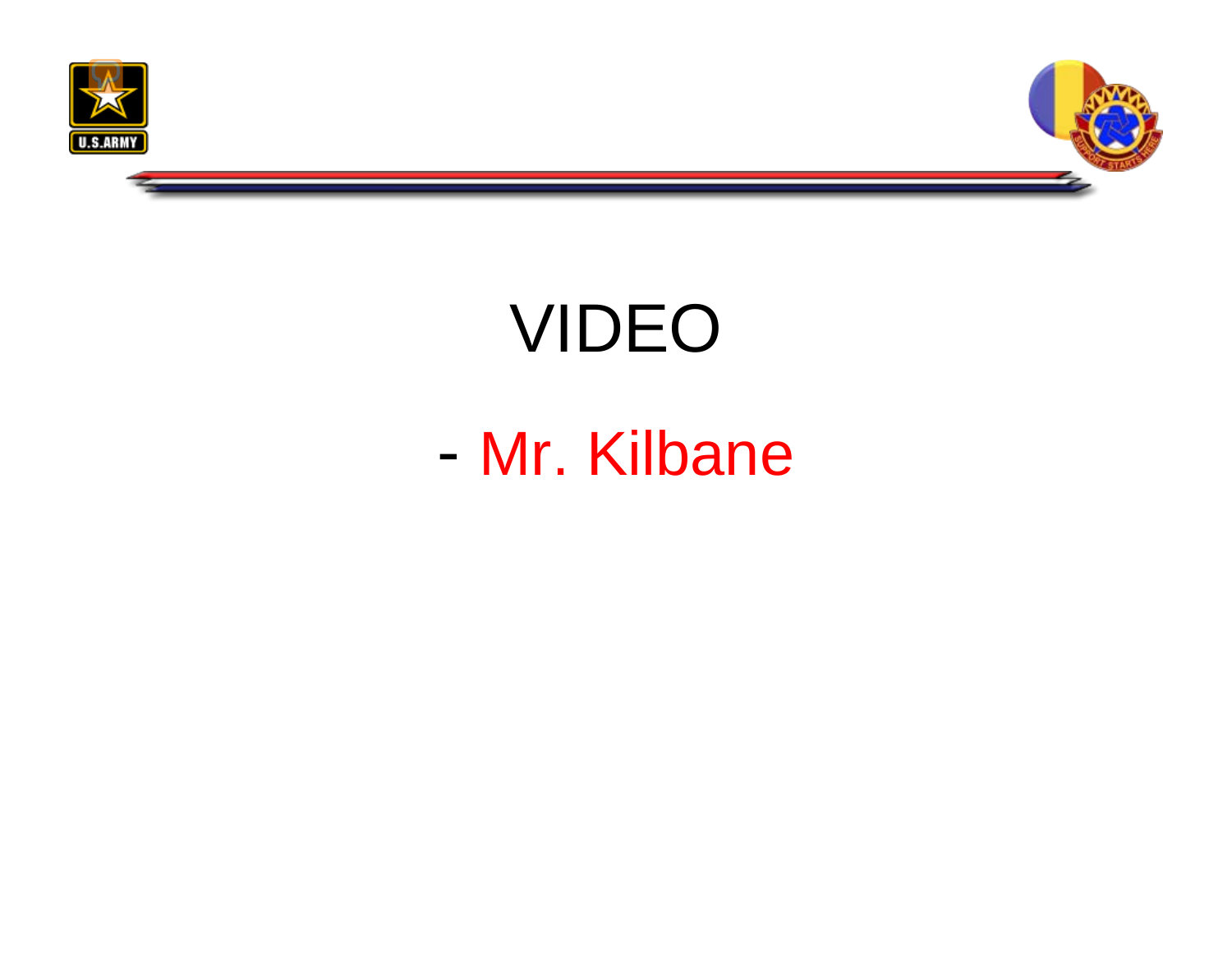

### **Sustainment Center of Excellence (SCOE)**



• A multifunctional organization overseeing all combat developments and training in logistics, human resources, and finance

- Upon completion of the SCoE, Fort Lee will become the third largest training installation in the Army
- Expertise in supply, services, maintenance, munitions, and transportation located on a single installation
- Everything that impacts logistics in all components of the Army will come out of Fort Lee



### **The lifeblood of logistics for the Army**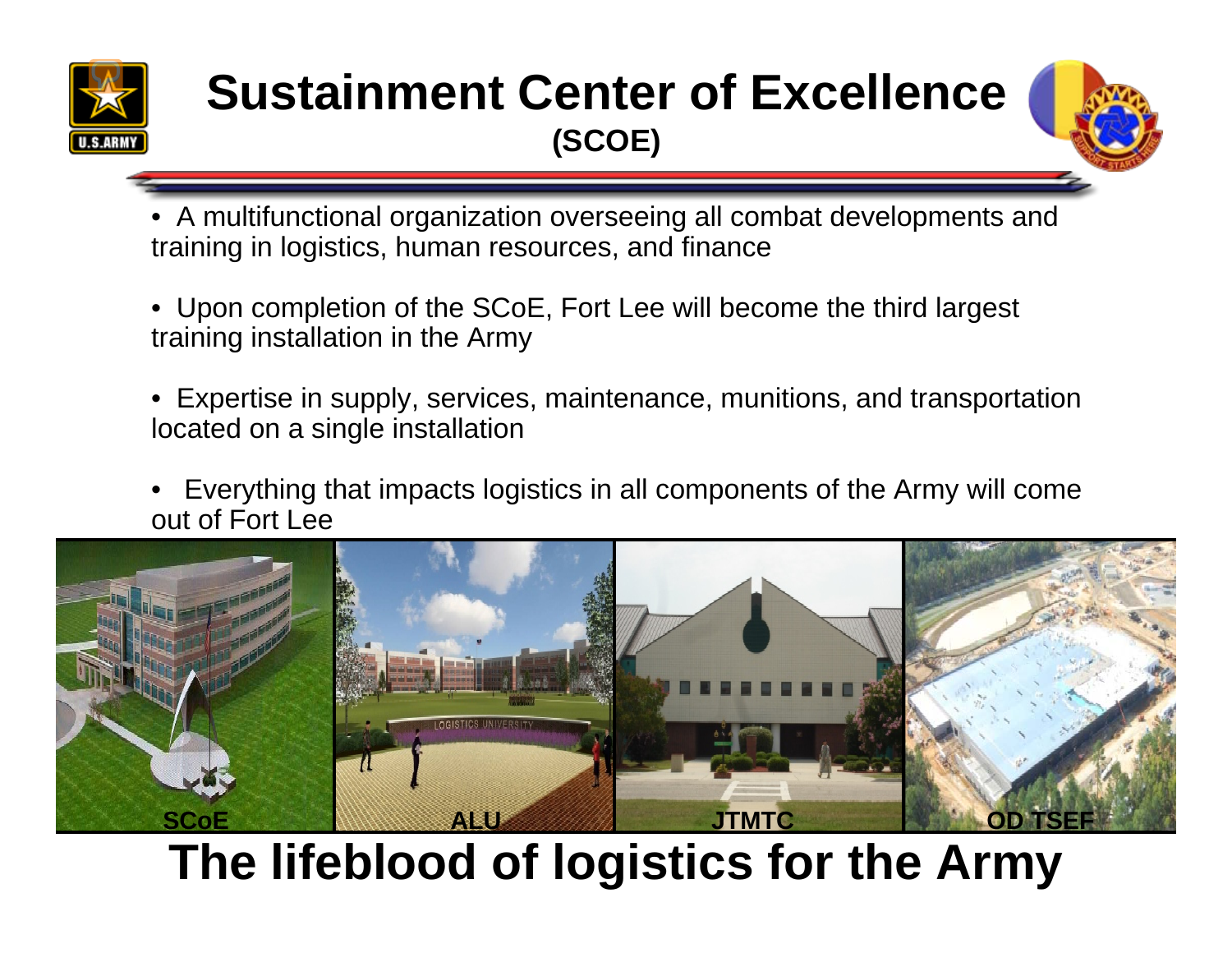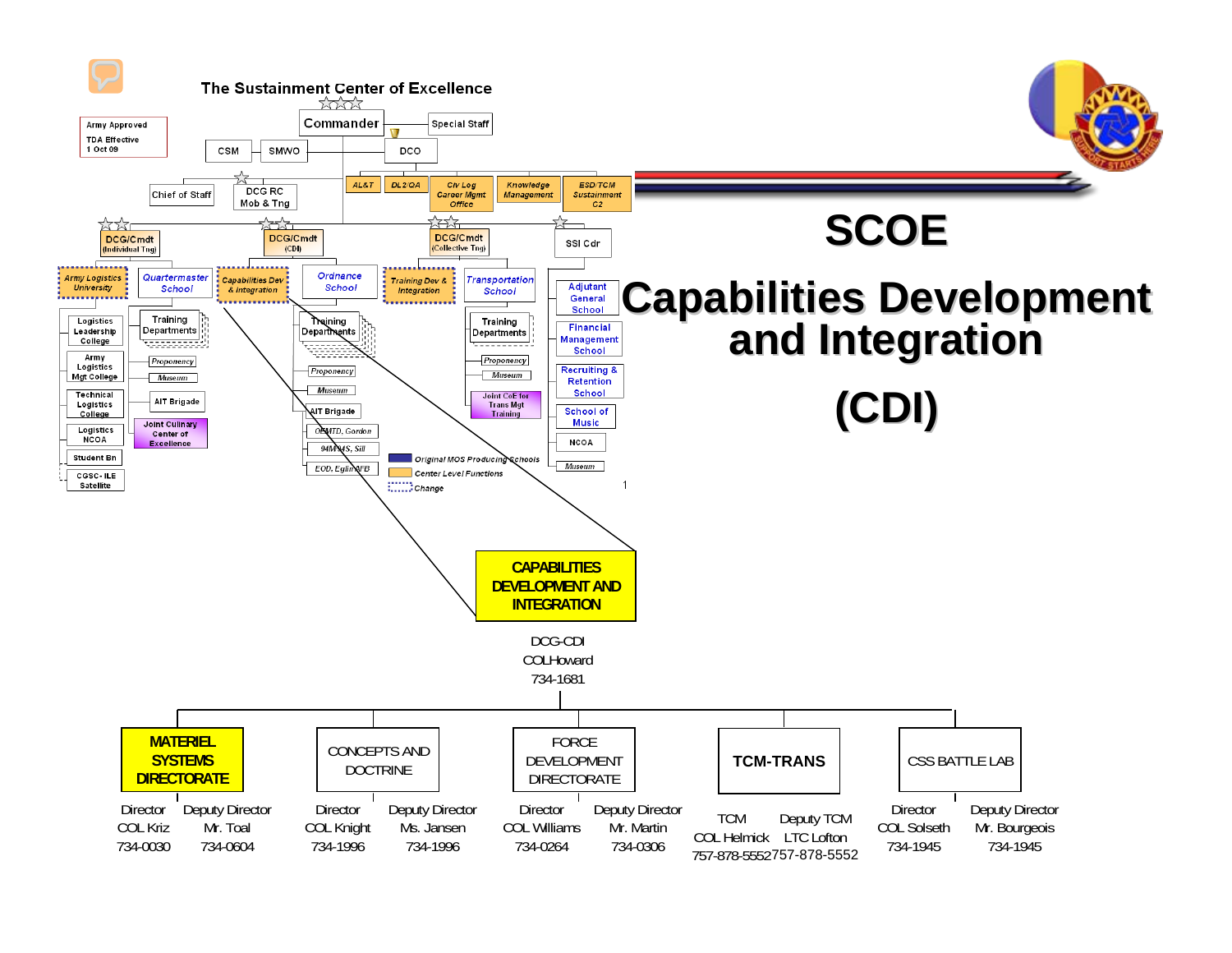

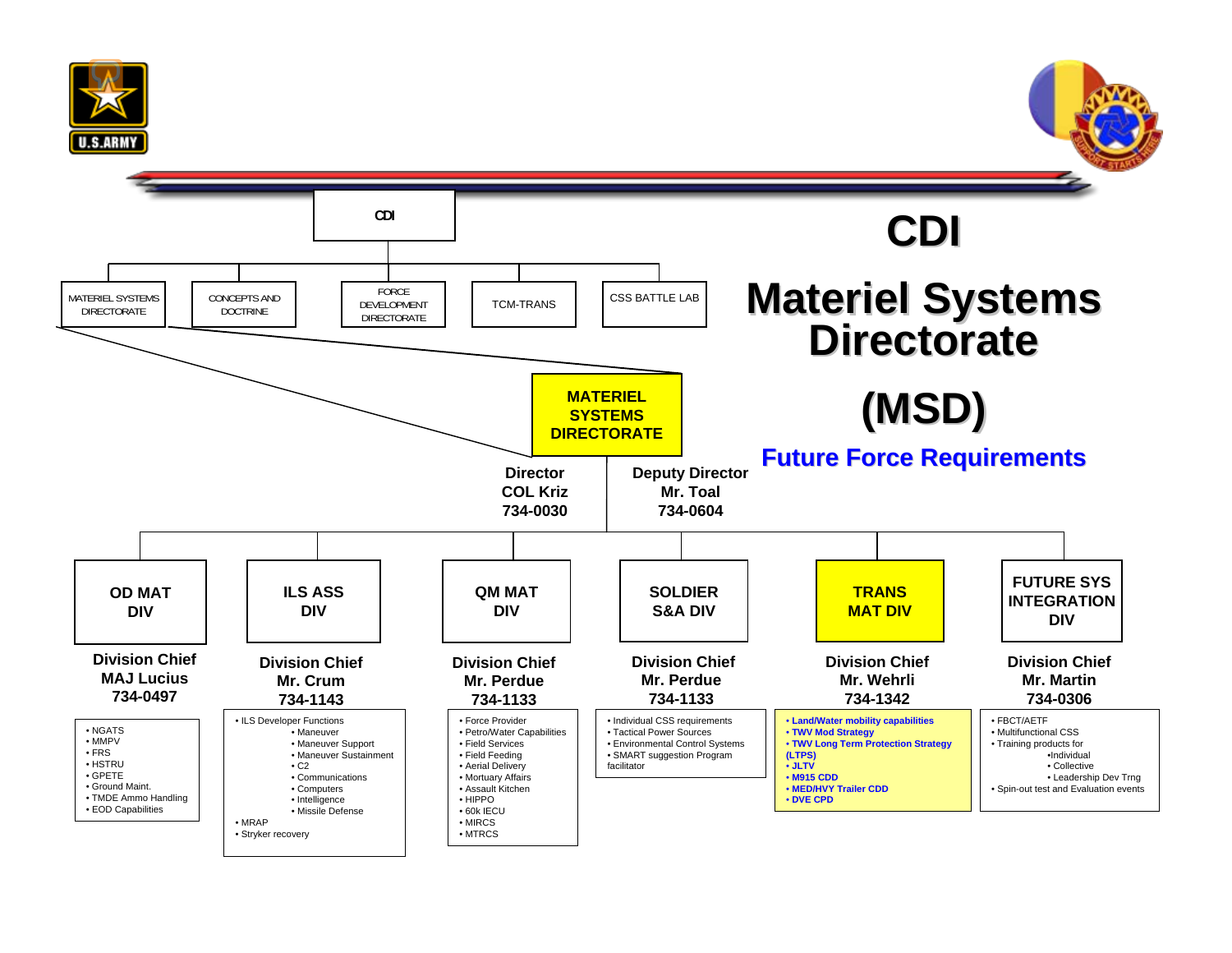





**DSN: 826-5552, COM 757-878-5552**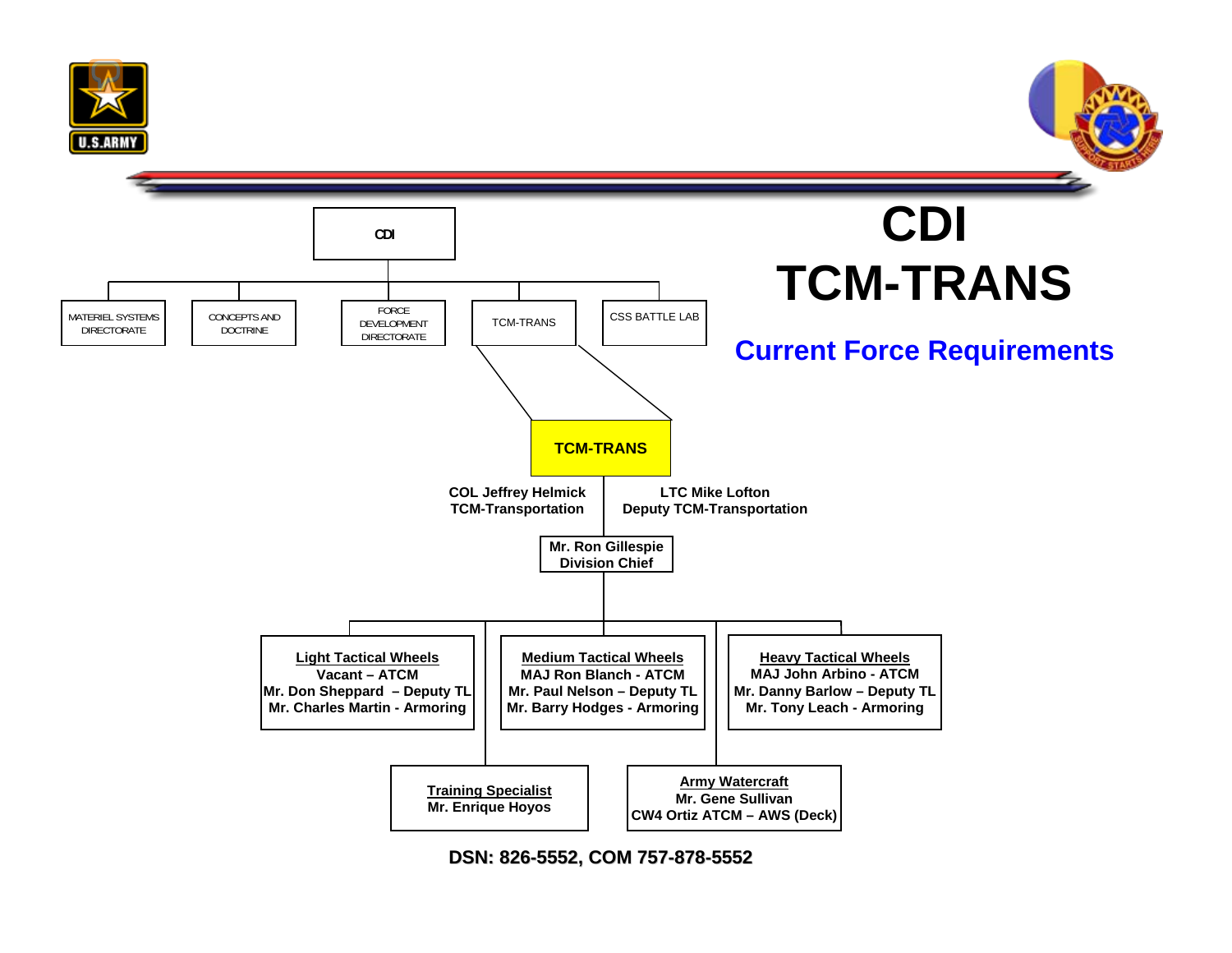

## **FBCT TWV Allocation Process**



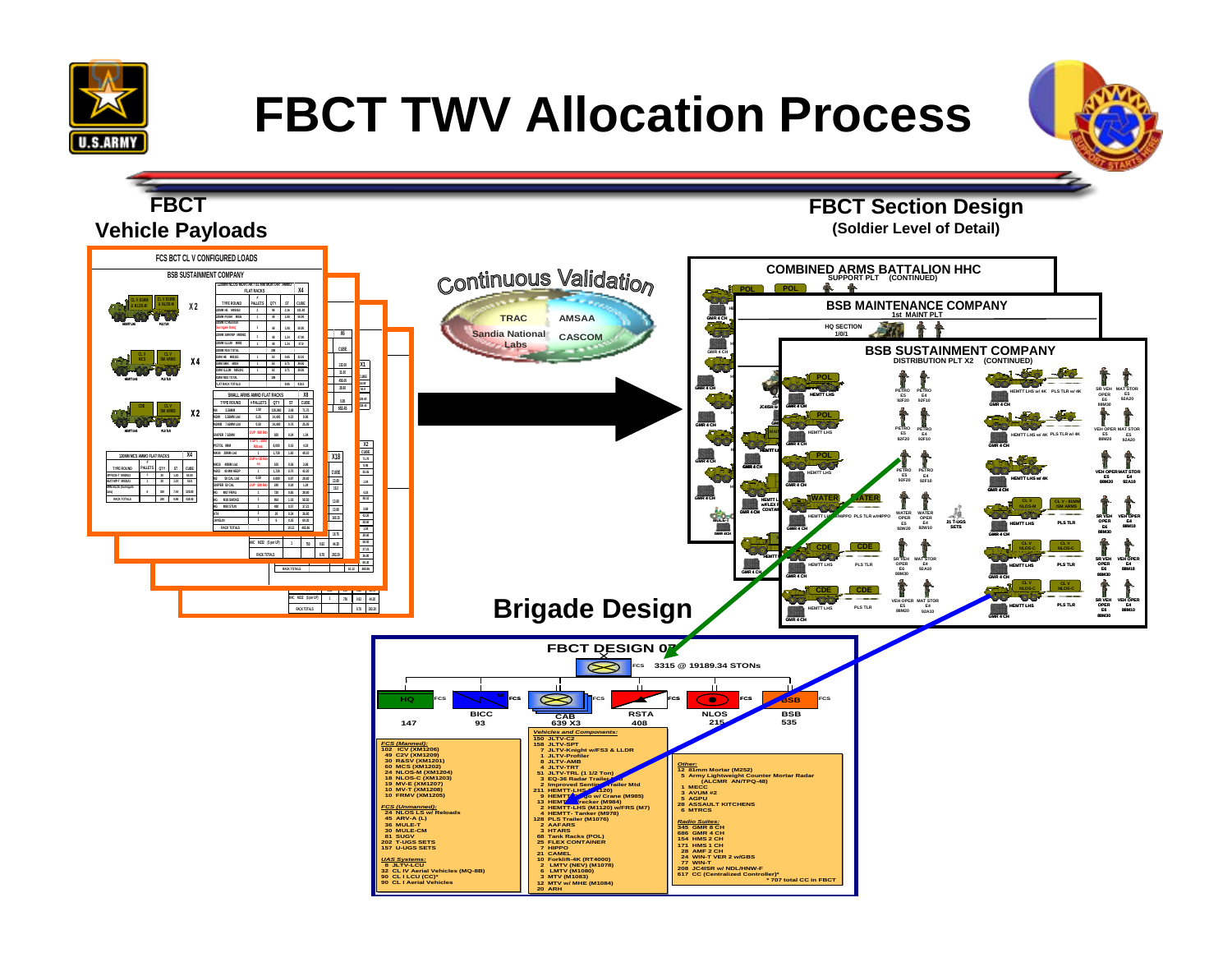

## **Performance in the Fight Light Tactical Wheels**





**Add-on Armor eliminatesPayload (fragmentation Kits) M1151A1**

**Armor along with Combat Payload decreases Helicopter Lift (UH60,CH47) High Hot**

**Armor limits Transportability**

**Increased Safety risks (overload)**

**Vehicle Reliability, Availability, Maintainability (RAM) Decreased**

**Add-on Fragmentation kits 5,6,7 provide side and overhead protection**

**M1151A1/M1152A1/M1165A1 production armored HMMWV designed to support B Kit Armor**

**250 HP (on JP8) 6.7 L diesel engine**

**High capacity cooling system with vertical radiator**

**18,000 lb. Gross Vehicle Weight**

**Semi-active suspension 22.5 in. rim, 40 in. tire/wheel assembly**

**Anti-lock Braking System/Automatic Traction Control**

**Integral armor with reinforcements for A & B armor kits**

**Embedded diagnostics 400 amp, 24-volt alternator**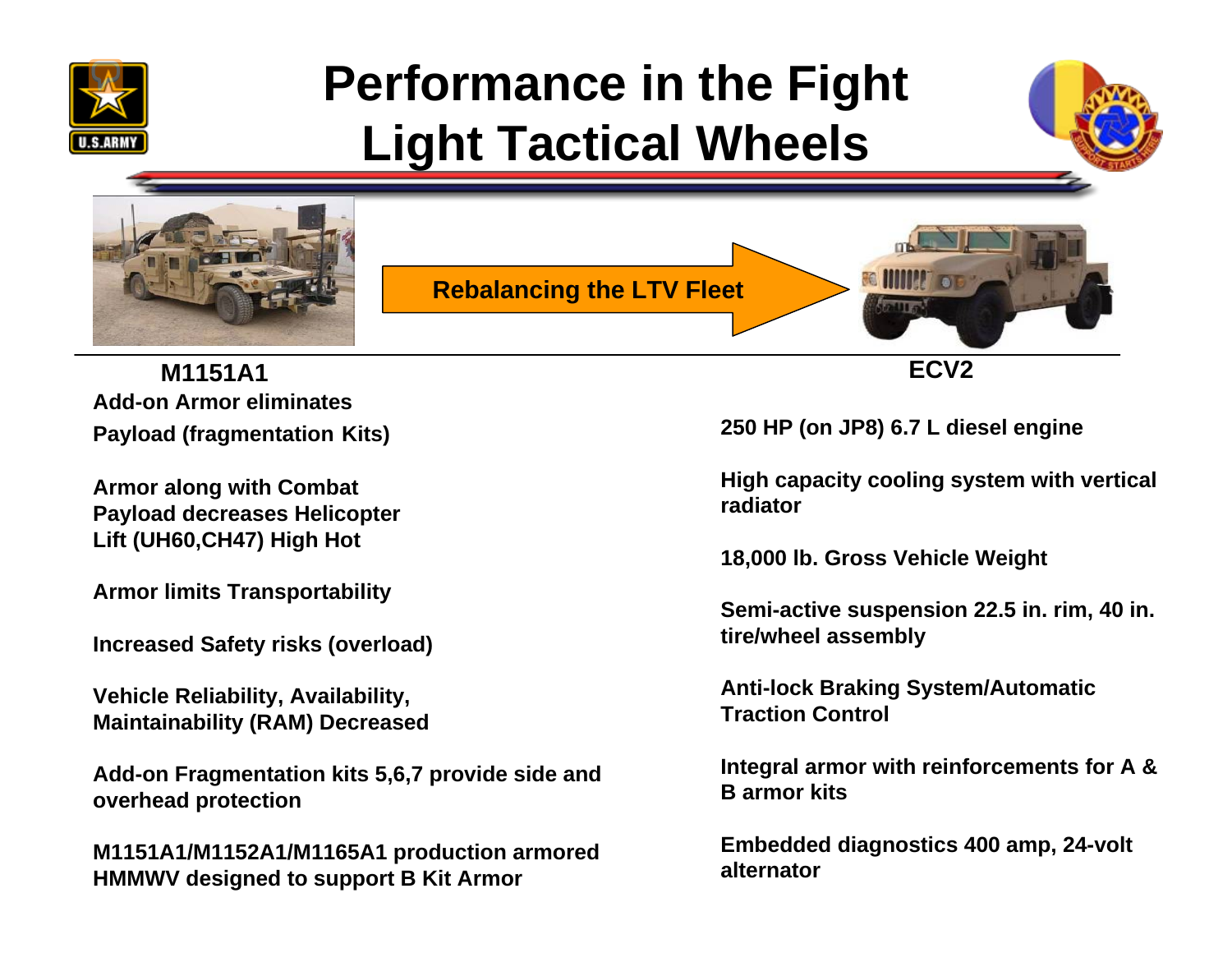

### **Performance in the Fight Medium Tactical Wheels**





**Low Signature Armored Cab (LSAC)**

**Thin-skinned FMTVs required Add-on Armor (AoA)**

**Armor limits Transportability via C-130**

**1st Generation AoA was Radian Armored Cab Kit (RACK)**

**2nd Generation AoA was Low Signature Armored Cab (LSAC)**

**2,035 LSAC in AOR today**

**FMTVA1P2(Armored variants)**

**FY2009 Production w/B-Kit**

**Armor integrated into the A Cab**

**3 variants still exceed 13k axle weight limit for C-130 transport**

**FMTVA1P2 is the armored version applying the A-Cab/ B-Kit concept with integrated armor and appurtenances to hang additional kits (continual improvements)** 

**6,023 with B-kits will be produced and fielded against ONS approved by AR2B**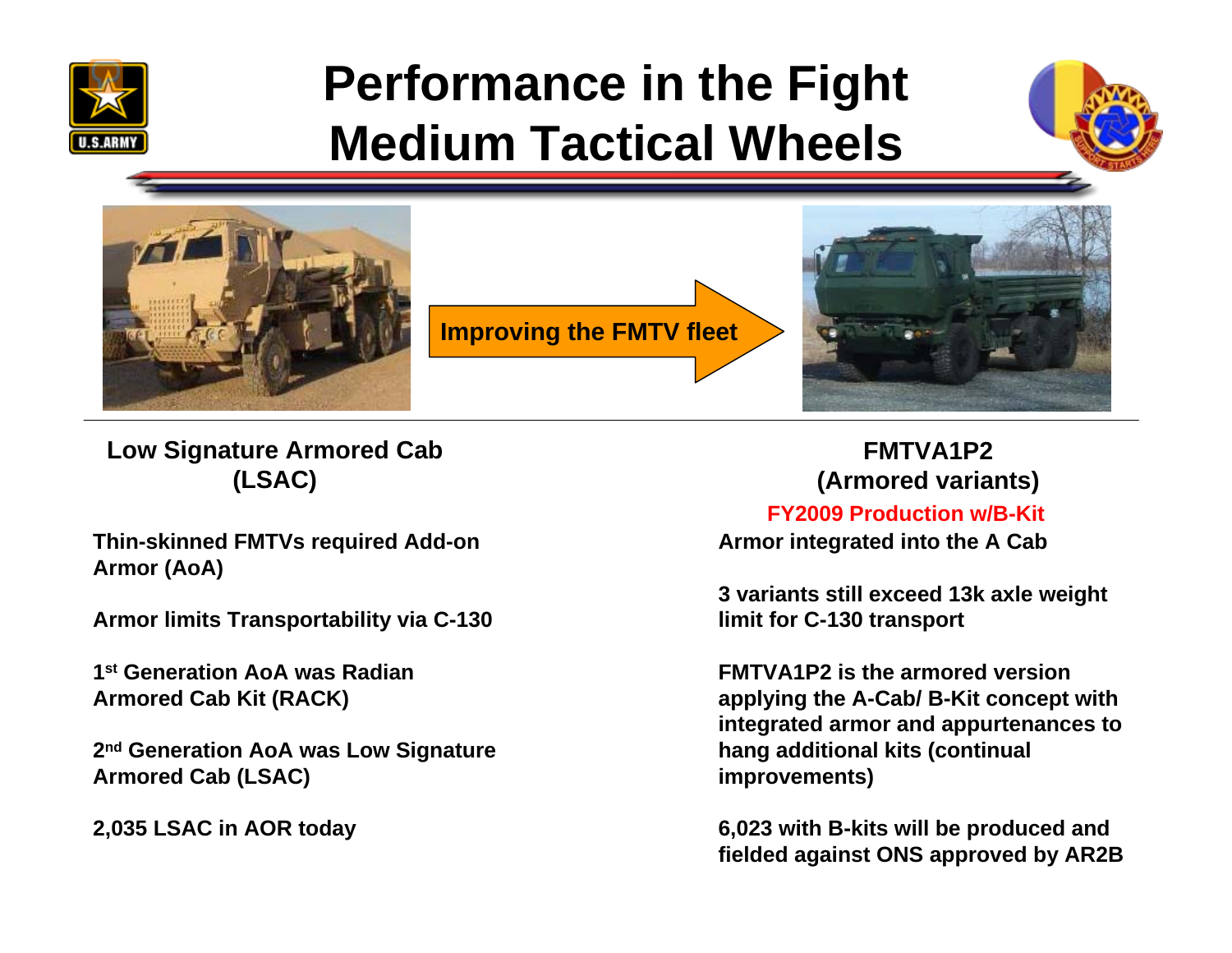

## **Performance in the Fight Heavy Tactical Wheels**





**M915A2-A4**

**Difficulties supporting armor weight with aluminum cab** 

**Limited cab space due to additional C4ISR**

**M915A5**

**FY2011 "Estimated" Production**

**Cab designed to support B-Kit armor 34" extended cab**



**HEMTTA0-A2AoA designed to meet production cab Limited capacity electrical system**

**Improving the HTV Fleet**



**HEMTT A4**

**Cab designed to accept B-Kit Upgraded electrical system to support additional C4ISR**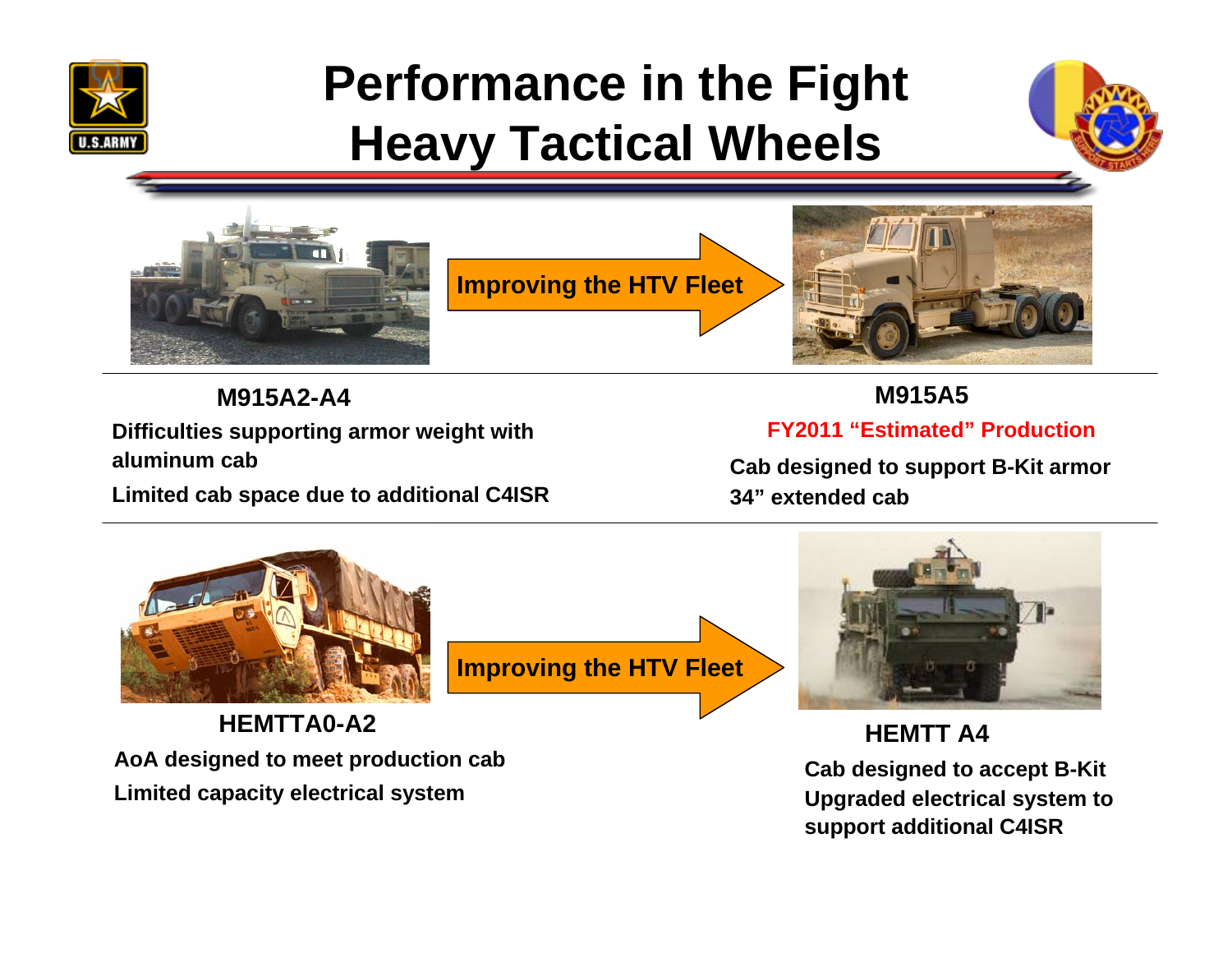

## **Points of Contact**



### **CASCOM / TCM-Trans**

#### **JLTV**

- Mr. Fred Wehrli804-734-2948friedrich.n.wehrli@us.army.mil - Mr. Greg Barry 804-734-2948gregory.barry@us.army.mil

#### **HMMWV**

- Mr. Donnie Sheppard 757-878-5552 x231donald.h.sheppard@us.army.mil

#### **FMTV**

- Mr. Paul Nelson757-878-5552 x227paul.john.nelson@us.army.mil

#### **HTV**

- MAJ John Arbino757-878-5552 x261john.v.arbino@us.army.mil - Mr. Dan Barlow757-878-5552 x264, danny.barlow@us.army.mil

### **PM / PEO**

#### **JLTV** - LTC Wolfgang Petermann 586-239-2207, wolfgang.petermann@us.army.mil[l](mailto:wolfgang.petermann@us.army.mil)

### **HMMWV**

- LTC Samuel Homsy 586-574-6450, samuel.homsy@us.army.mil

#### **FMTV**

- LTC Al Grein586-574-5665alfred.grein@us.army.mil

#### **HTV**

- LTC Lewis Johnson586-574-8679lewis.johnson@us.army.mil